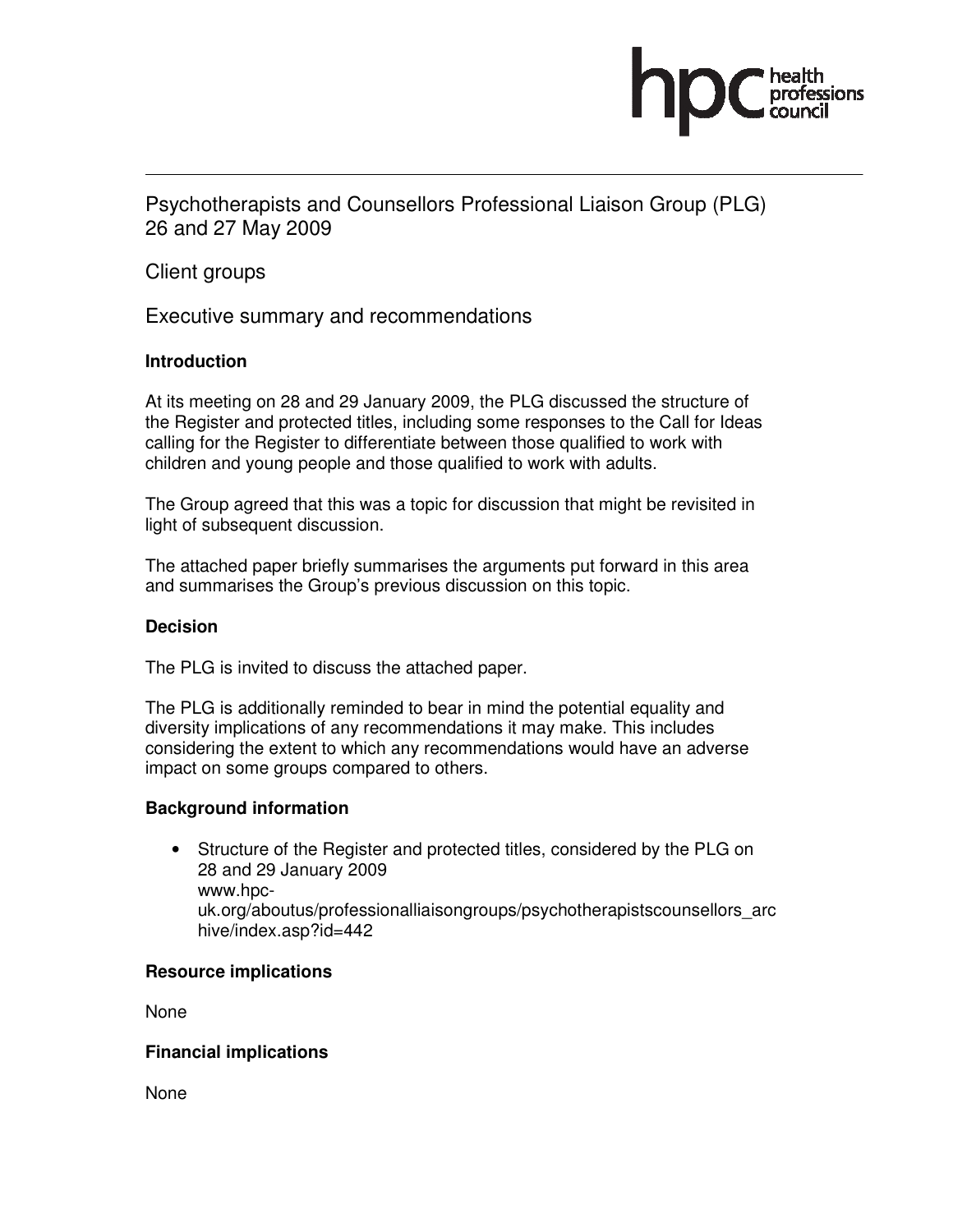# **Appendices**

None

# **Date of paper**

18 May 2009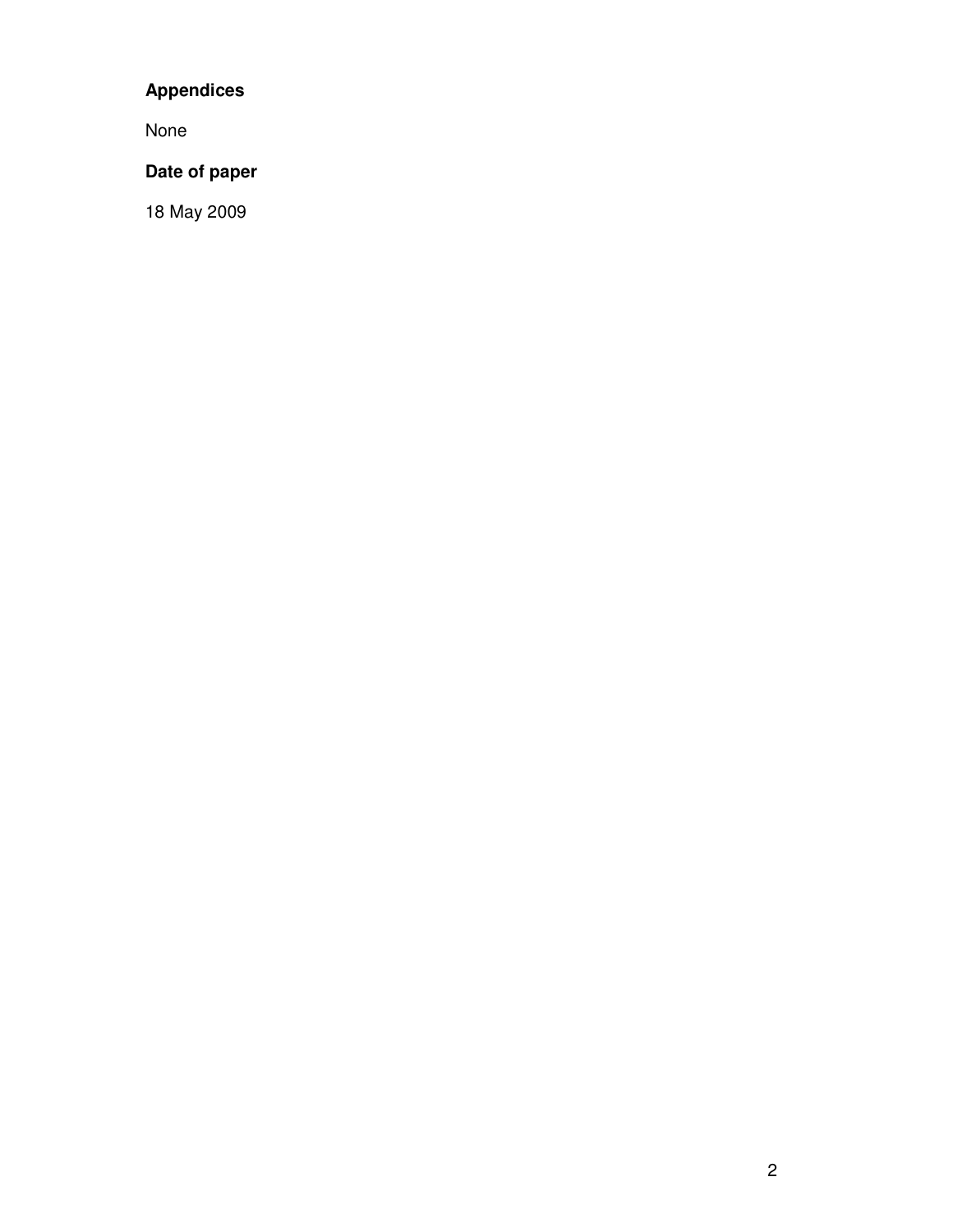# **Client groups**

## **1. Introduction**

This paper outlines arguments put forward about differentiating in the structure of the Register between those qualified to work with different client groups, particularly those qualified to work with children and young people and those qualified to work with adults.

This topic was first discussed at the PLG's meeting on 28 and 29 January 2009.

## **2. Responses to the Call for Ideas**

A small number of respondents said that the Register should be structured to differentiate between practitioners who were qualified to work with different client groups, in particular those that were qualified to work with adults and those who were qualified to work with children and young people.

The Association of Child Psychotherapists (ACP) said that it was important that these groups should be differentiated in the Register. They argued that the Register should 'enable members of the public to distinguish the different levels of specialism, and the nature of training'. The British Association of Play Therapists similarly argued that separate standards should be produced for practitioners working with adults and those working with children and young people, in order to provide the public and professionals alike with information about who was qualified to work with certain client groups.

The UKCP appended their standards of education and training for child psychotherapists to their response.

# **3. Previous discussion**

The minutes of the Group's meeting on 28 and 29 January 2009 record the following discussion on this topic:

'The Group noted that a number of professional bodies had submitted responses which argued that the Register should enable members of the public to distinguish the different levels of specialism and the nature of training and that separate standards should be produced for practitioners working with adults and those working with children and young people.

The Group felt that, in principle, it would not be helpful for the public to structure the information in the way suggested, as this would make the Register overly complex. In discussion, the following points were made:

- the HPC's register did not currently indicate if a professional was qualified to work with vulnerable people, children or young people;
- employers were likely to be best placed to decide if a practitioner was able to work with a particular client group;
- training to work with client groups could either be pre-registration or post-registration. It was suggested that specialisation in a particular client group might be recognised by an annotation to the Register;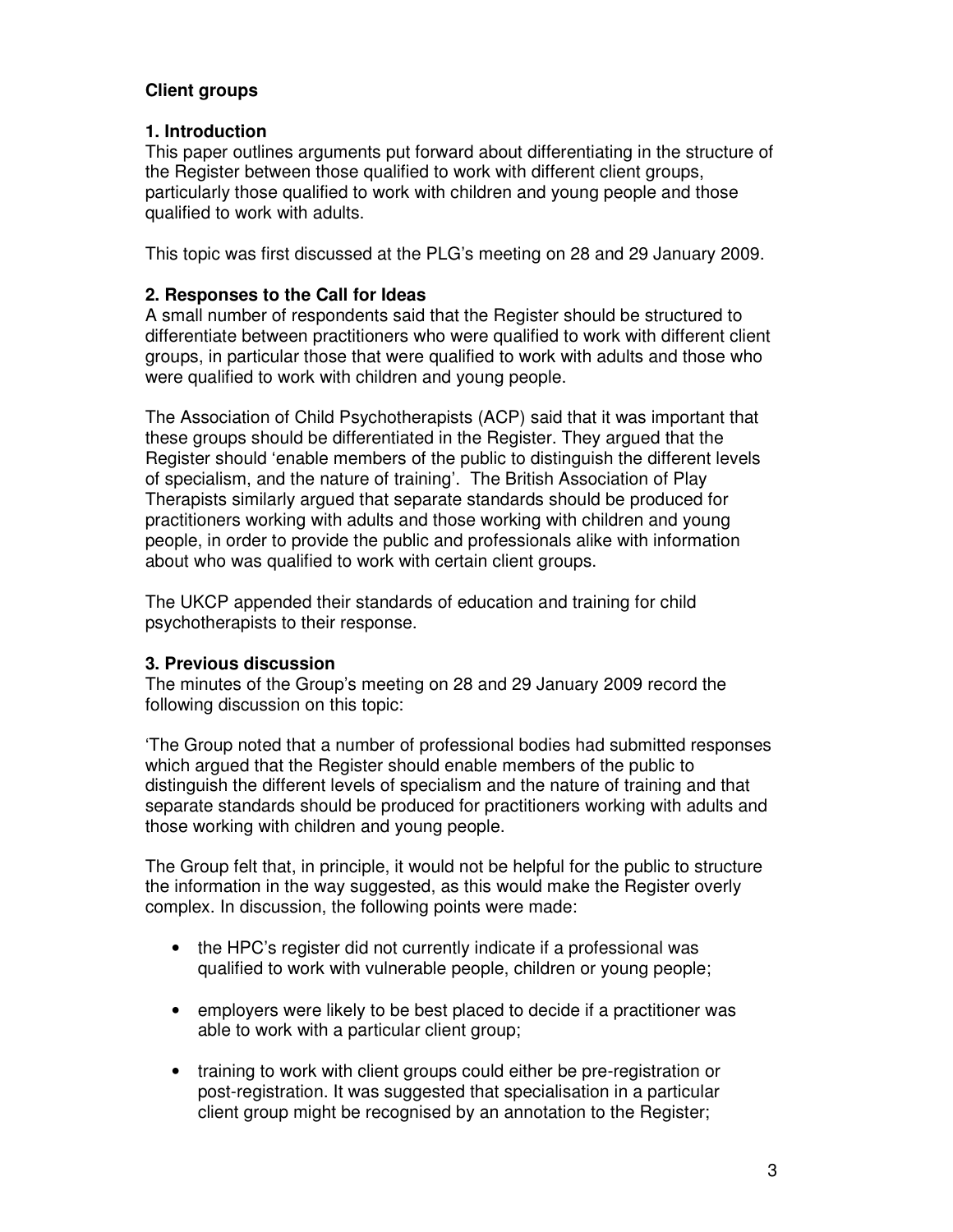- there were a range of client groups (such as people with learning disabilities and people with eating disorders) which could also be recognised as protected titles;
- a member expressed a view that, historically, child psychotherapy had been recognised as a profession under the Whitley Council. Other members of the Group pointed out this had applied solely within the NHS and had not been for the purposes of statutory regulation or public protection;
- individuals regulated by the HPC were expected to use their own professional judgement about their scope of practice and whether they were practising safely and effectively;
- there was a trend away from delineation by client group and for professionals to work in a multi-professional environment;
- it was possible that the standards of proficiency might include requirements for understanding and knowledge of working with client groups;
- professionals should be able to deal with a range of equality and diversity issues and comply with legislative requirements relating to vulnerable groups; and
- notwithstanding the HPC's decision on whether to protect the title, it was likely that the title of child psychotherapist would continue to be widely used.

The Group agreed that its working approach would be that the Register should not differentiate to specifically identify practitioners qualified to work with children and young people. The Group agreed that this subject might be re-visited in light of subsequent discussion on education and training.' (Psychotherapists and Counsellors PLG, 28 and 29 January 2009, 5.22 and 5.23).

#### **3. Child psychotherapists**

The Association of Child Psychotherapists (ACP) accredits trainings in child and adolescent psychotherapy and is the designated authority for the recognition of the qualifications of child and adolescent psychotherapists from European Union countries who wish to work in the United Kingdom.

In their response to the Call for Ideas, the ACP asked that there should be two distinct sections in the Register to denote those qualified to work with adults and those qualified to work with children, young people and their parents and carers. They asked that the title 'child and adolescent psychotherapist' be protected alongside other titles specifically for work with children, for example, 'psychoanalytic child psychotherapist'.

The arguments put forward for specific recognition of child and adolescent psychotherapists in the structure of the Register include: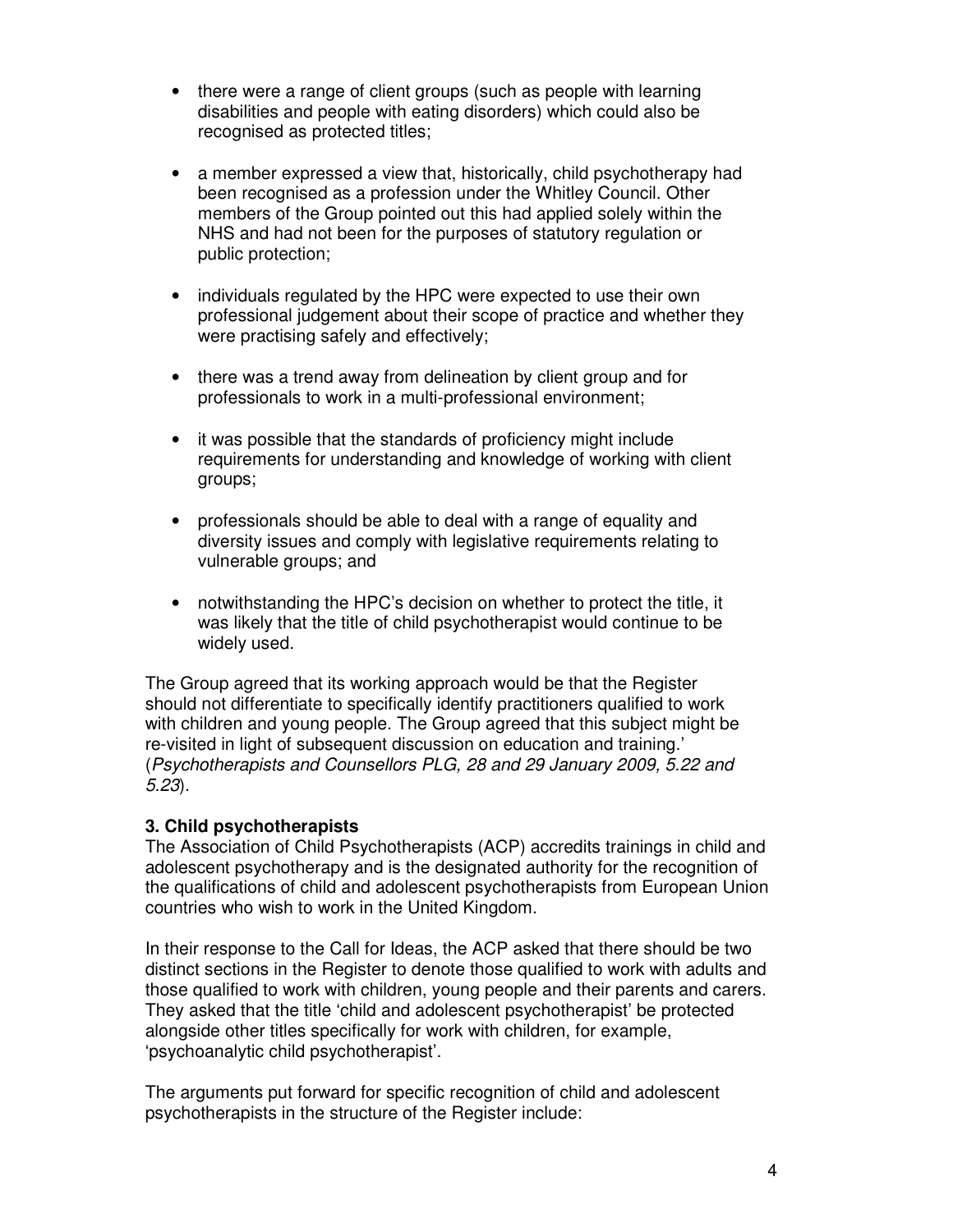- Differentiation in the Register would better protect the public by recognising the specialist skills and competencies necessary to work with children and young people and the different skills and competencies necessary to work with adults.
- Parents and carers would be better able to make safe and informed choices by being able to identify those qualified to work with children and young people.
- Differentiation would prevent professionals with no training in child work from presenting themselves as registered to work with children.
- A failure to differentiate would lead to ethical and disciplinary issues. If there is no differentiation differences between training would become blurred and public protection would be lost, in this case, children.

The diagram below provides an illustration what the structure of the Register would look like if there was further differentiation with associated protected titles.

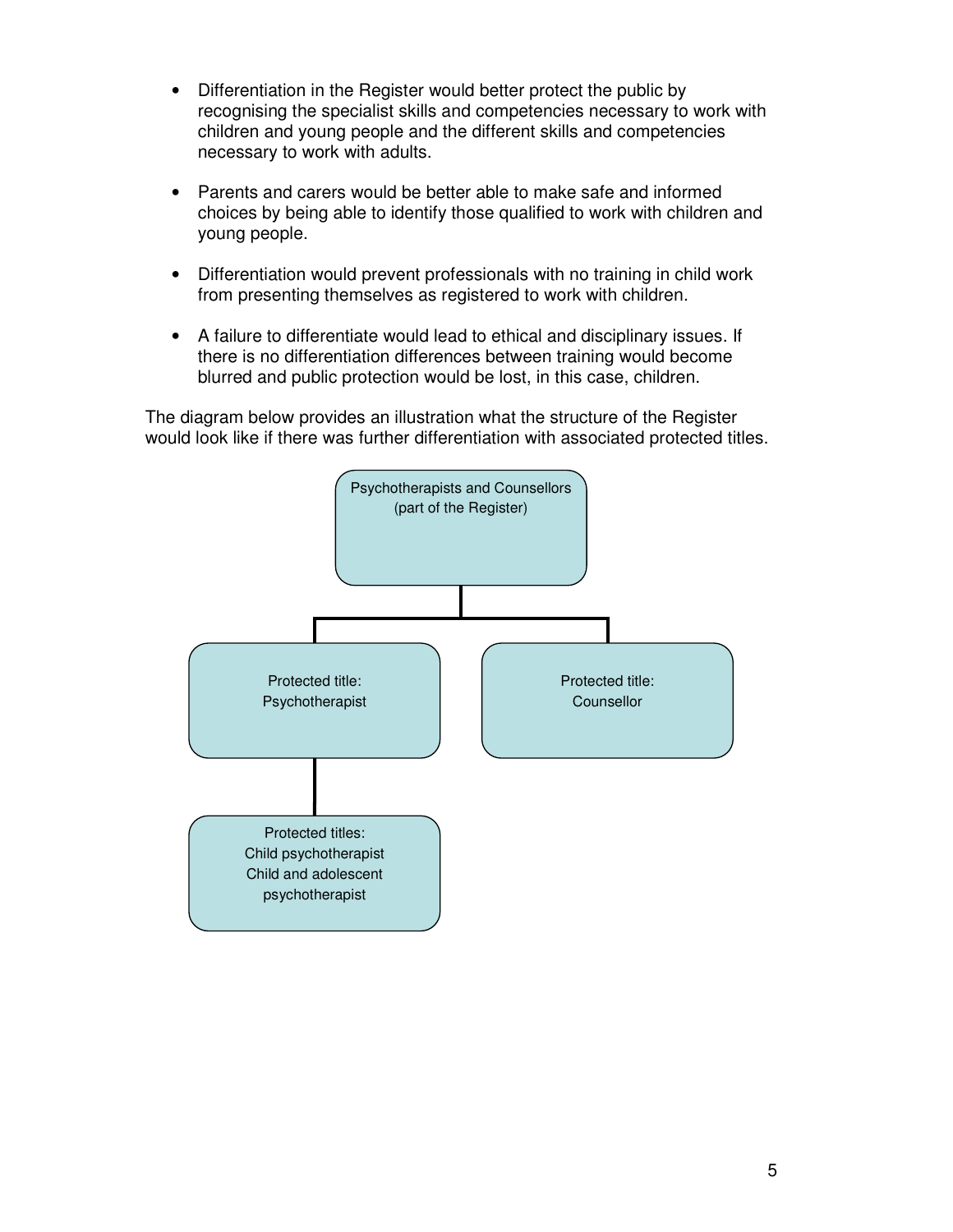## **4. Youth counsellors**

Youth Access, a national membership organisation for young peoples' information, advice, counselling and support services have argued that consideration should also be given to separate recognition of the role and title of 'youth counsellor'. Youth counsellors work in a variety of different settings and deliver counselling services tailored to the needs of young people.

Youth Access argues that consideration should be given to protecting the title 'youth counsellor' because there are a distinctive set of skills and knowledge required to work with young people. They also argue that it is consistent with wider Government policy around the reform of a youth workforce lead by the Children's Workforce Development Council. Youth Access argue that not reflecting this role within the structure of the Register will disregard the youth counselling workforce and diminish the work of youth counsellors with consequences for the training of practitioners in the longer term.

#### **5. Discussion**

The Group may wish to consider the following additional points in its discussion on this topic.

#### **5.1 The existing HPC Register**

The existing HPC Register does not differentiate between registrants on the basis of client group. For example, the Register of speech and language therapists does not differentiate between those who work with children and young people, and those who work with adults.

However, in these professions, there is not an explicit link between preregistration education and training that delivers specialist competencies to equip registrants for work with specific client groups.

# **5.2 Titles**

Differentiating in titles between those qualified to work with children and young people and adults would rely upon being able to clearly describe and differentiate between the threshold standards required for safe and effective practice. There would need to be an explicit link between those standards and education and training programmes that deliver those standards.

Any such approach would also rely upon being able to easily identify those practitioners who use those titles.

# **5.3 Information available on the Register**

One argument put forward about differentiation relates to the Register providing information to enable informed choices to be made. It is important to note that the HPC Register provides a means by which someone can check if the practitioner they propose to see or employee is registered and has therefore met the regulator's standards. It does not provide a means by which members of the public can find further information about an individual's background, area of practice or (normally) any additional qualifications or experience.

In some of the existing professions regulated by the HPC, professional bodies and associations often provide a service by which members of the public can find information about registrants who specialise in work with a particular client group